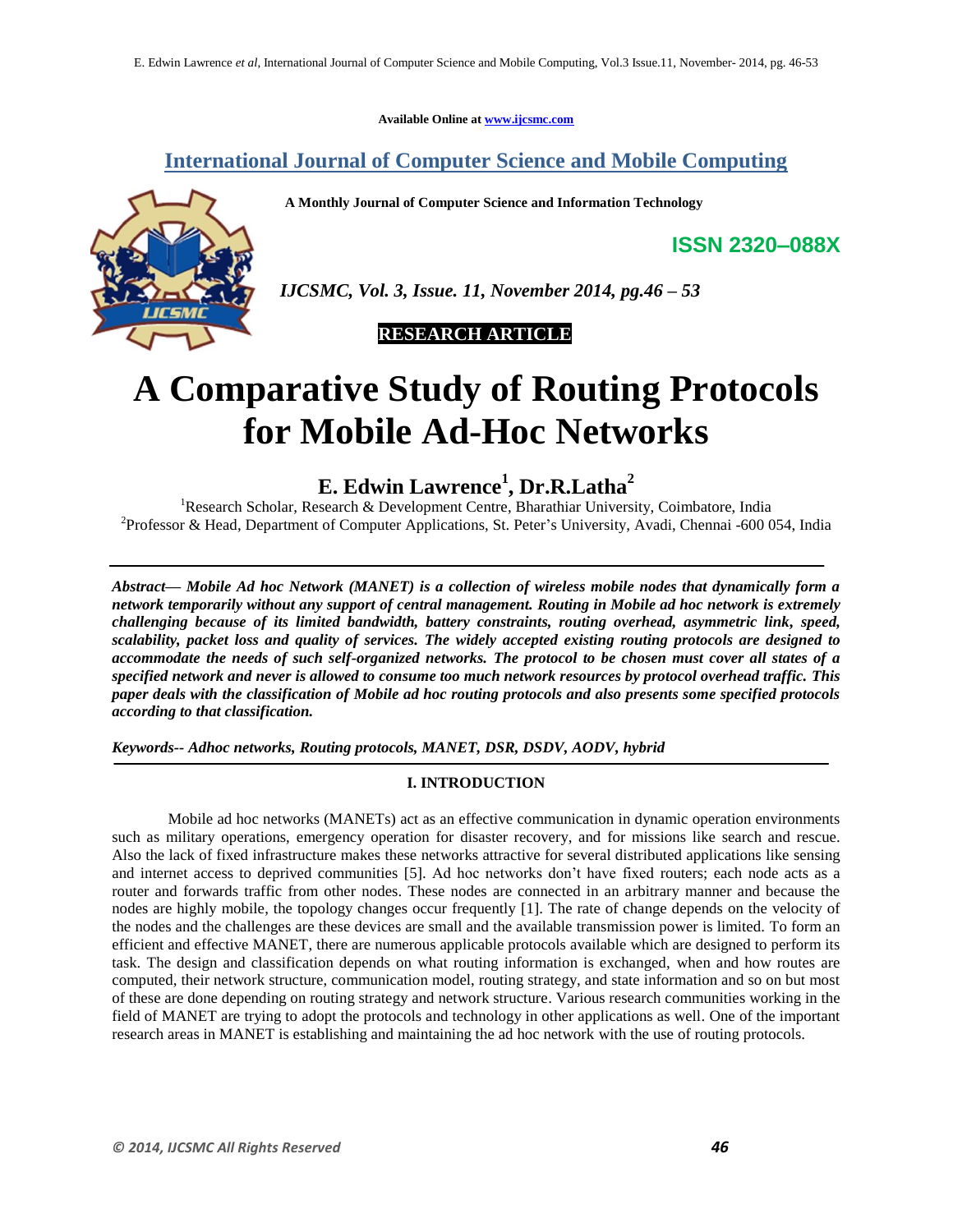#### **II. ROUTING PROTOCOLS**

Routing is the process of selecting paths in a network for moving a packet of data from source to destination. A routing protocol composes of a routing algorithm with a set of rules that monitors the operations of the network [1]. The key issue in MANETs is that the routing protocols must be able to respond rapidly to topological changes of the network. Routing protocols are broadly classified into three types, table-driven, ondemand driven and hybrid protocols.



Figure 1: Classification of routing protocols

#### *A. Proactive Protocols*

In this type of routing protocol, each node in a network maintains one or more routing tables that are updated regularly which helps them to learn the topology of the network [5]. When a route is required to send data from source to destination, the route information is available immediately because each node sends a broadcast message to the entire network, if there is a change in the network topology. Since each node is required to maintain one or more tables to store up-to-date routing information, it incurs additional overhead cost [2]. These protocols have lower intermission because all the routes are maintained at all the times. DSDV (destination sequence distance vector), WRP (wireless routing protocol), GSR (global state routing), STAR (source tree adaptive routing), DREAM (distance routing effect algorithm for mobility) and OLSR (optimized link state routing protocol) are examples of Proactive protocols.

#### *a) Destination Sequenced Distance Vector (DSDV) protocol*

Developed by C. Perkins and P. Bhagwat, DSDV is based on bellman-ford shortest path algorithm with improvements such as including freedom from loops in routing table with the use of sequence numbers.

> *Bellman-Ford Equation (dynamic programming) • Define dx(y) := cost of least-cost path from x to y • Then*  $dx(y) = min \{c(x, y) + dv(y) \}$ *where min is taken over all neighbors v of x*

Within adhoc networks, advertisements may propagate along many paths. Sequence numbers help to apply the advertisements in correct order which helps in avoiding the loops [3]. The routing table stores information such as, the next hop towards the destination node, the metric, the sequence number of the last advertisement and the time at which the path has been installed first [7].Whenever there is a change in network topology, each mobile node advertises routing information. The route labeled with the highest sequence number is always used as it helps in identifying the stale routes from the new ones, thereby avoiding the formation of loops. DSDV is not suitable for highly dynamic networks as a new sequence number is needed every time the topology of the network changes [1].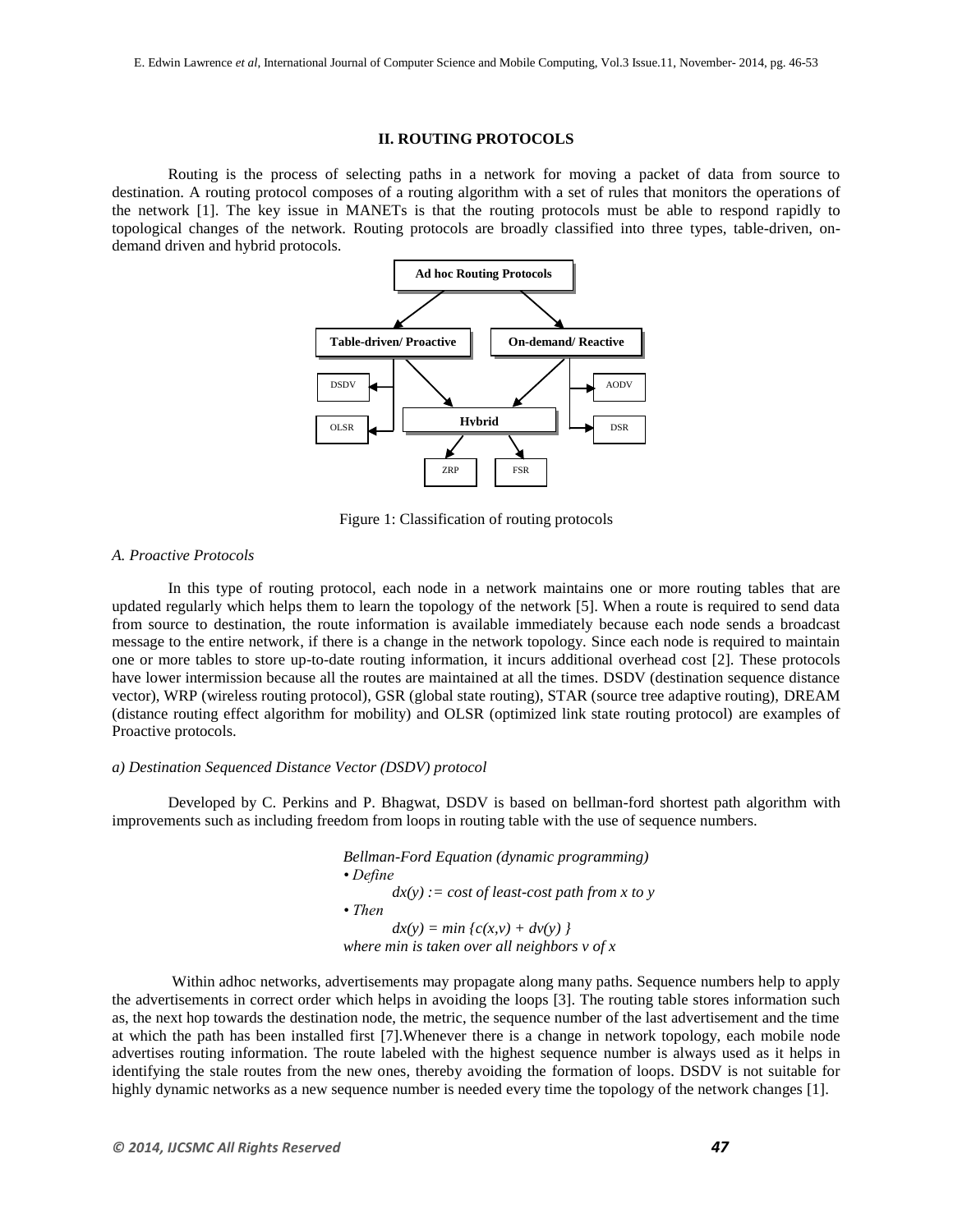*Distance Vector Algorithm*

- *Dx(y) = estimate of least cost from x to y*
- *Distance vector: Dx =*  $[Dx(y): y \in N]$
- *Node x knows cost to each neighbor v: c(x,v)*
- *Node x maintains*  $Dx = [Dx(v): v \in N]$
- *Node x also maintains its neighbors' distance vectors*
- *For each neighbor v, x maintains*
- *Dv = [Dv(y): y є N]*

## *b) Optimized Link State Routing (OLSR) Protocol*

Like other table driven protocols, OLSR also exchanges topology information with other nodes of the network regularly. It is an optimization over the classical link state protocol. This protocol does not require reliable transmission of control messages [6]. Multi point relays (MPR) are selected by each node from its set of neighbor nodes. Only these MPRs are responsible for forwarding control traffic, intended for diffusion into the entire network [3].



Figure 2: OLSR Packet Format

OLSR protocol is well suited for those applications which do not allow long delays in the transmission of the data packets. The major disadvantage of this protocol is that it must maintain the routing table for all the possible routes, thus when the number of the mobile hosts increases, the overhead from the control messages also increases [6].

| <b>Parameters</b>       | <b>DSDV</b>   | <b>OLSR</b>   |
|-------------------------|---------------|---------------|
| <b>Multicast Routes</b> | Nο            | Yes           |
| Route Updates           | Periodic      | Periodic      |
| Distributed             | Yes           | Yes           |
| <b>QoS</b> Support      | Nο            | Yes           |
| Routes Maintained       | Route table   | Route table   |
| Route Metric            | Shortest path | Shortest path |
| Overhead                | Low           | High          |

#### Table 1: DSDV vs. OLSR

#### *B. Reactive Protocols*

In on-demand routing, as the name indicates routes are created as and when required rather than continuously maintaining up to date topology of network. It follows the technique of flooding a control message throughout the network while discovering a route [2]. It requires less routing information and focuses on minimizing the network traffic overhead but produces huge control packets during route discovery as topology changes occur frequently in MANET. Ad Hoc On-Demand Distance Vector Routing Protocol (AODV), Dynamic Source Routing Protocol (DSR) are examples of reactive protocols [5].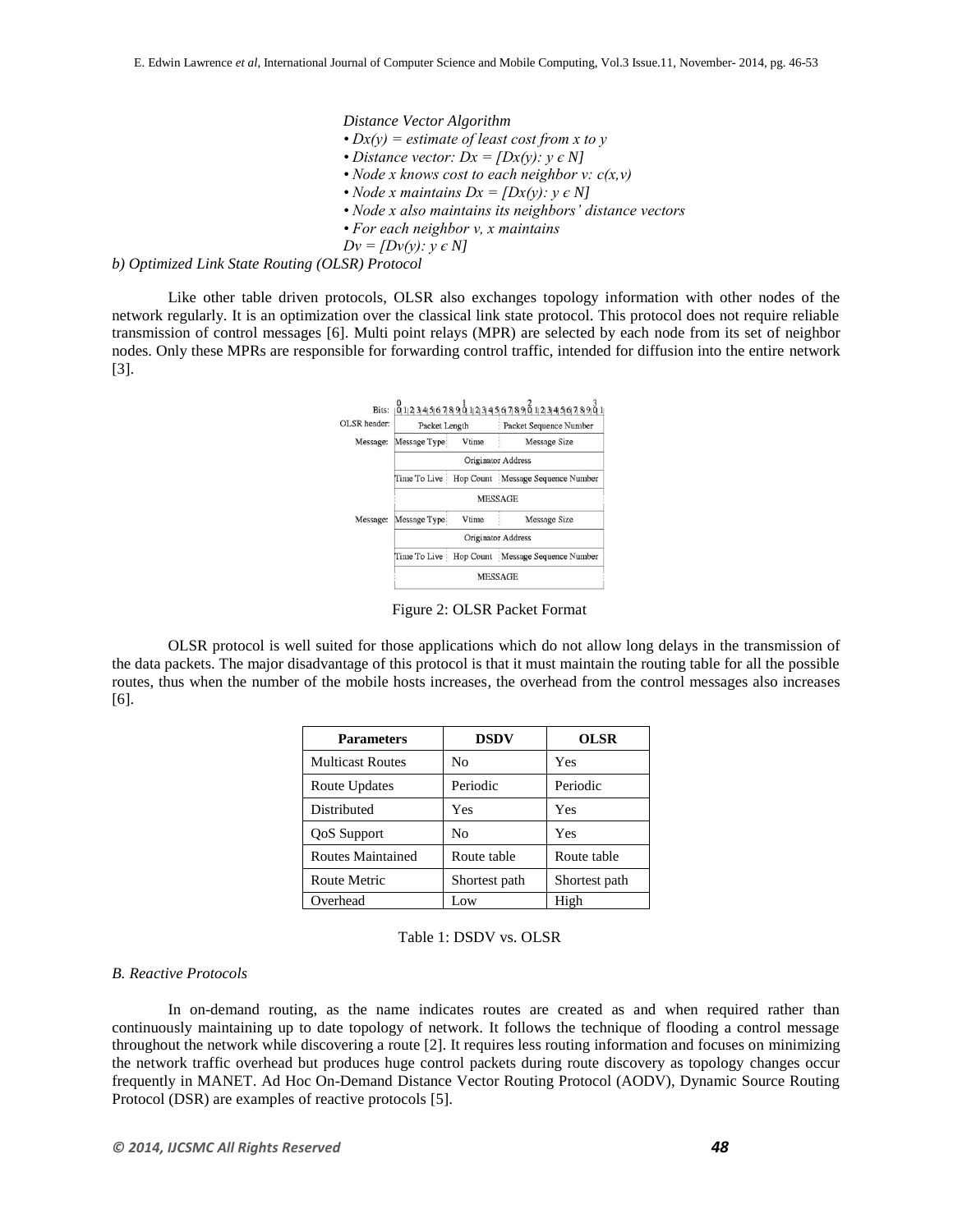#### *a) Ad Hoc On-Demand Distance Vector Routing (AODV) Protocol*

AODV is capable of both unicast and multicast routing. AODV uses sequence numbers to ensure the freshness of routes and to prevent routing loop [4]. In AODV the source node and the intermediate nodes store the next-hop information for each data packet transmission whereas DSR uses source routing in which a data packet carries the complete path to be traversed. The major advantages of AODV are it is loop-free, self-starting, and scales to large numbers of mobile nodes [1].

In AODV, Route discovery is done when there is no proper route is available to the destination. This is initiated by sending a R.REQ packet into the network. This request has the following fields, source address, request id, source sequence number, destination address, destination sequence number, hop count [1]. On checking the source address and route id the request will be forwarded or replied with a R.REP message. If the route entry is not up to date it will be rebroadcasted with incremented hop count. Every R.REQ carries a time to live (TTL) which specifies the number of times it should be re broadcasted. Hence the predefined values will be incremented on retransmission [4].



Figure 3: RREQ Broadcast



Figure 4: RREP Forward path

The drawbacks of this protocol are if the source sequence number is old and the intermediate nodes have a higher but not the latest destination sequence number, intermediate nodes can lead to inconsistent routes [6]. Also, multiple Route Reply packets in response to a single Route Request packet can lead to heavy control overhead. Another drawback is the unnecessary consumption of bandwidth due to periodic beaconing and each node expects to periodically receive messages from each of its outgoing nodes.

#### *b) Dynamic Source Routing (DSR) Protocol*

DSR uses source routing where only source is responsible for providing information of whole path and intermediate node does not provide any information about destination. DSR is similar to AODV with RREQ and RREP messages and forms a route on-demand when a transmitting computer requests one [7]. The destination node generates a route reply message which includes the list of addresses received in the route request and transmits it back along this path to the source [1]. When a successful reception of a packet is not verified by a node, it tries to retransmit it for a finite number of times. If the problem still persists then the node generates a route error message that specifies the problematic link, transmitting it to the source node.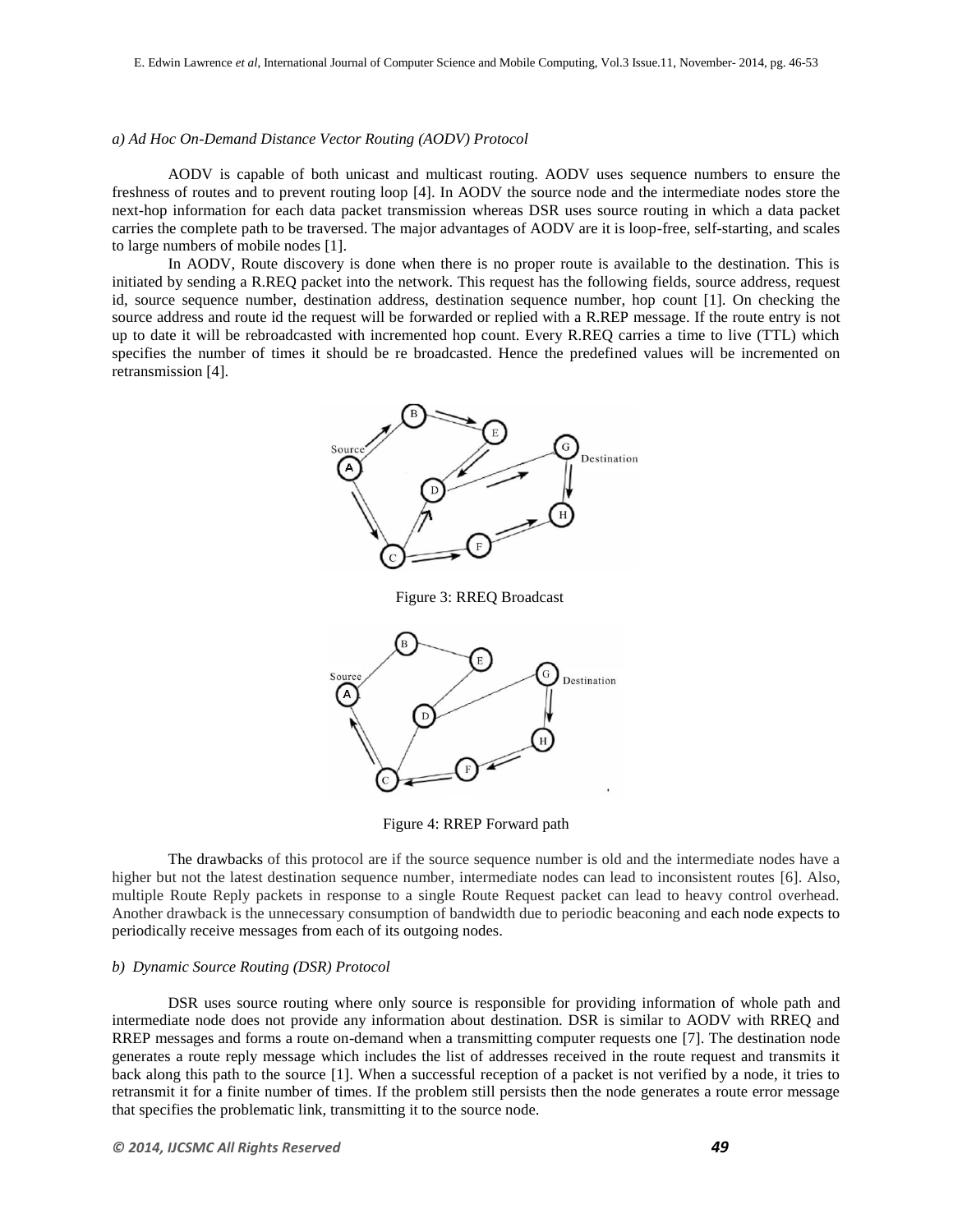The advantage of DSR is that it allows the network to be self-organized and self-configured without any central administration and network setup. It differs from AODV by not maintaining periodic routing messages thus reduces bandwidth overhead and conserves battery power [7]. The problem with DSR is care must be taken to avoid collisions between route requests propagated by neighboring nodes. Other drawbacks include Network-wide flood, Reply storm problem and Stale cache problem in which an intermediate node may send Route Reply using a stale cached route, thus polluting other caches [4].

| <b>Parameters</b>                | <b>AODV</b>  | <b>DSR</b>     |
|----------------------------------|--------------|----------------|
| Route Metric                     | Newest Route | Shortest path  |
| Routes maintained in             | Route table  | Route cache    |
| Overhead                         | High         | High           |
| Time Complexity (initialization) | O(2d)        | O(2d)          |
| Time Complexity (Post Failure)   | O(2d)        | $O(2d)$ or $O$ |
| Path Type                        | Single       | Multiple       |
| Loop free                        | Yes          | Yes            |

Table 2: AODV vs. DSR

### *C. Hybrid Protocols*

These protocols seek to incorporate the aspects of proactive and reactive protocols. It uses the route discovery mechanism of reactive protocol and the table maintenance mechanism of proactive protocol thereby overcoming the drawbacks like large overhead and latency [5]. Though it aims at eliminating the drawbacks, it has the disadvantage of the nodes that have high level topological information maintains more routing information, which leads to more memory and power consumption [2]. Hybrid protocol is suitable for large networks with large numbers of nodes. Some examples of Hybrid Routing Protocols include CEDAR, FSR, ZRP and SRP.

#### *a) Fisheye State Routing (FSR) Protocol*

This protocol uses the fisheye technique proposed by Kleinrock and Stevens in which the size of the information required is reduced to represent graphical data. . The eye of a fish captures with high detail the pixels near the focal point. The detail decreases as the distance from the focal point increases. FSR maintains a topology map at each node [8]. Based on the up to date information received from neighboring nodes, a link state table is maintained. These tables are exchanged periodically only with their local neighbors. The update messages sent between the nodes could consume a lot of bandwidth, when the size of the network becomes bigger. To overcome this problem, the sizes of these messages are reduced using routing scopes. Scope is a set of nodes that can reach each other in given number of hops. Figure 5 shows the scope of the node 4. Since there is no flooding, FSR significantly reduces the consumed bandwidth [8].



Figure 5: Scope of Fisheye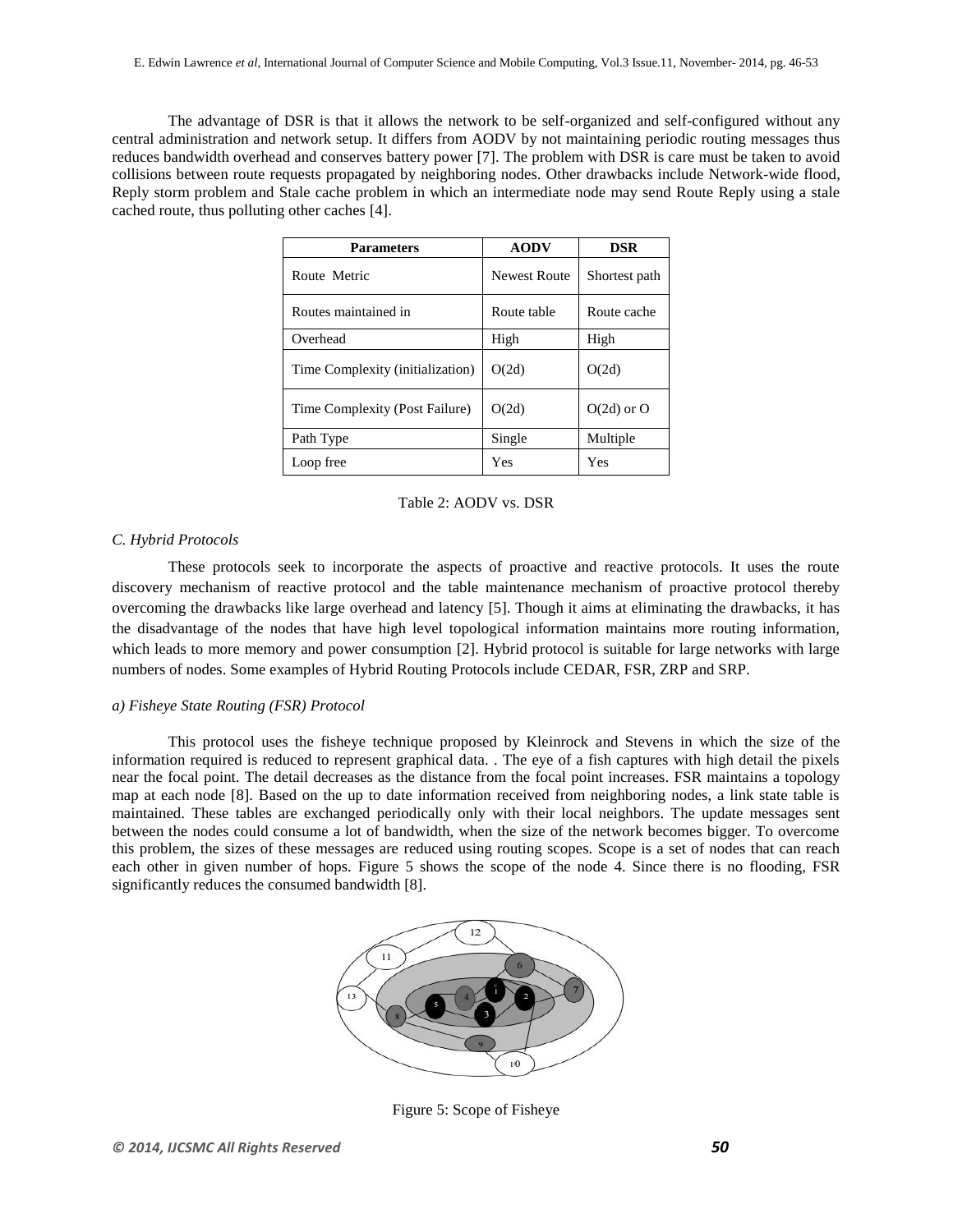#### *b) Zone Routing Protocol (ZRP)*

ZRP is suitable for large area networks and route creation is done using a query-reply mechanism. It uses Intrazone and Interzone routing to provide flexible route discovery and route maintenance in the multiple ad hoc environments [9]. Through reactive routing protocol, Interzone routing is performed globally and through proactive routing protocol, intrazone routing is performed locally to maintain up-to-date route information [5].

A node must first identify its neighbors with whom direct communication can be established. This would help in the creation of different zones in the network. During the forwarding of the query packet, a node identifies whether it is coming from its neighbor or not using the route information. If so, then it marks all of its known neighboring nodes in its same zone as covered [9]. A covered node is a node which belongs to the routing zone of a node that has received a route query. The query is relayed till it reaches the destination and the destination in turn sends back a reply message via the reverse path and creates the route [5]. ZRP performs route discovery more efficiently as it reduces the network overhead caused by proactive routing and also by handling the network delay caused by reactive routing protocols [9].

| <b>Parameters</b>           | <b>FSR</b>     | <b>ZRP</b>                    |
|-----------------------------|----------------|-------------------------------|
| Path type                   | Single         | single                        |
| Route metric                | Scope range    | Shortest path                 |
| Route Storage               | Routing tables | Intra and Inter zone tables   |
| <b>Multicast Capability</b> | No             | No                            |
| Complexity                  | Low            | Medium                        |
| Multiple paths              | Yes            | Yes                           |
| Route Recovery              | Notify source  | Start repair at failure point |

Table 3: FSR vs. ZRP

# **III. COMPARISON OF PROACTIVE, REACTIVE AND HYBRID PROTOCOLS**

| <b>Parameters</b>         | <b>Proactive</b>              | <b>Reactive</b>           | <b>Hybrid</b>                   |
|---------------------------|-------------------------------|---------------------------|---------------------------------|
| Routing structure         | Both flat and<br>hierarchical | Flat                      | Hierarchical                    |
| Routing<br>information    | Stored in table               | Doesn't store             | Depends on requirement          |
| Route<br>availability     | Always available              | Determined when<br>needed | Depends on destination location |
| Storage<br>requirements   | High                          | Lower than proactive      | Depends on size of the cluster  |
| Periodic route<br>updates | Required                      | Not required              | Required inside each zone       |
| Traffic control<br>volume | high                          | low                       | Lower than other two types      |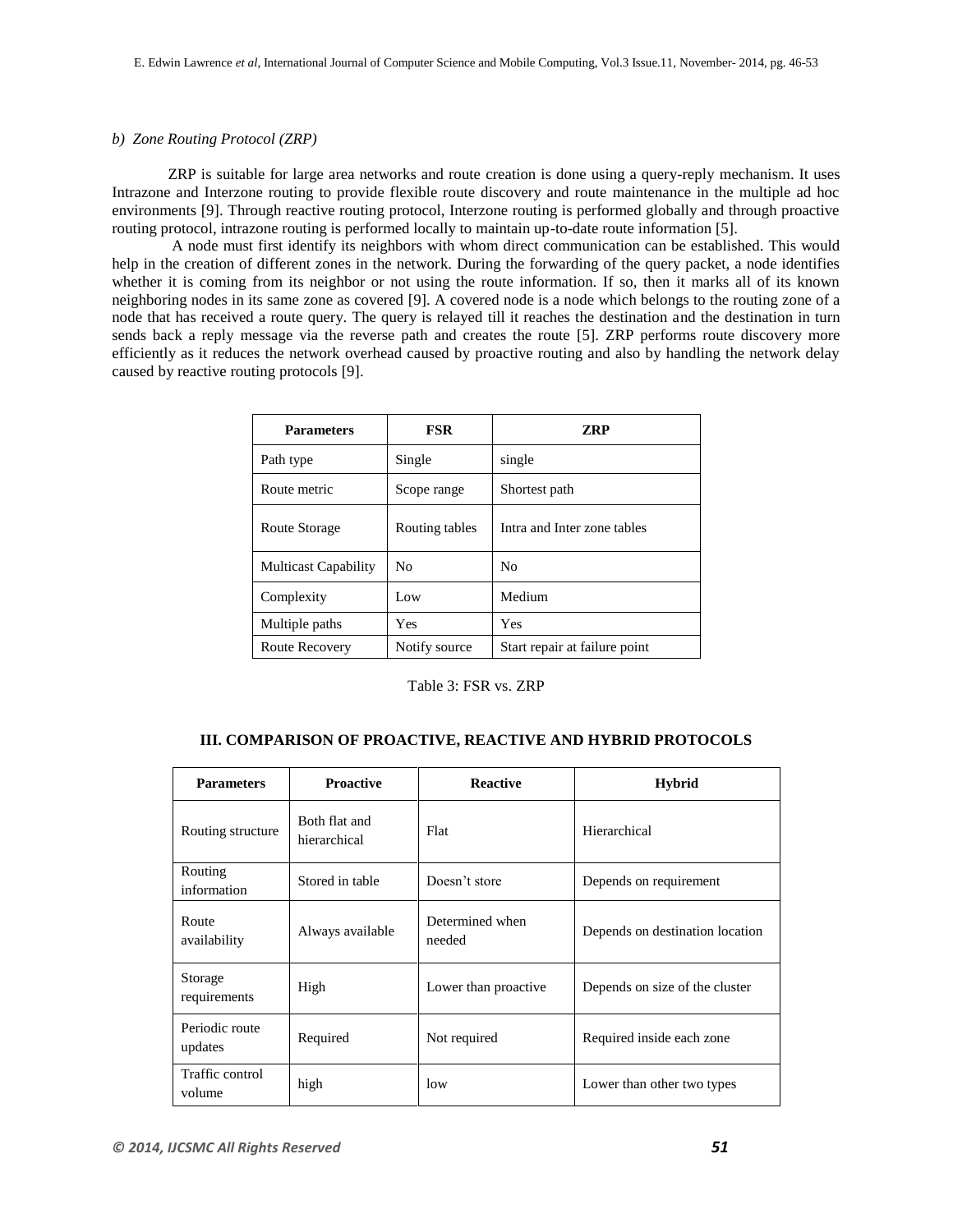| Delay level | Low               | high          | For local destinations small &<br>high for interzone |
|-------------|-------------------|---------------|------------------------------------------------------|
| Scalability | Up to $100$ nodes | More than 100 | More than 1000                                       |

Table 4: Comparison of Proactive, Reactive and Hybrid protocols

| <b>Protocols</b> | <b>Advantages</b>                                                                                   | <b>Disadvantages</b>                                                    |
|------------------|-----------------------------------------------------------------------------------------------------|-------------------------------------------------------------------------|
| Proactive        | • Up to date routing information<br>• Ouick establishment of routes<br>Low delay level<br>$\bullet$ | Possibility for loop formation<br>Requires large amount of resources    |
| Reactive         | • Routing load is reduced<br>• No loop formation<br>• Resources are considerably saved              | • High delay level<br>• Routes are not always up to date                |
| Hybrid           | Scalability $(>1000$ nodes)<br>٠<br>• Up to date information<br>within zones                        | • Inter zone routing latencies<br>• More resources for large size zones |

Table 5: Advantages and Disadvantages

#### **IV. CONCLUSION & FUTURE WORK**

In this paper, an attempt has been made to study and analyze six routing protocols (DSDV, OLSR, AODV, DSR, FSR & ZRP) and a comparison has been made between Proactive, Reactive and Hybrid protocols. It is a critical issue to select efficient and reliable protocol. FSR and ZRP are efficient in discovering and maintaining routes. DSDV and OLSR have faster connection times because routing information is already available when the first packet is sent. AODV performance is good considering its ability to maintain connection by periodic exchange of data's. DSR will perform better when the number of nodes is less. Efforts can be made in the future to optimize DSR so that it performs well with a larger network.

#### REFERENCES

- [1] Shilpa Shukla, Shelja Sharma,"study & analysis of dsdv, aodv & dsr" , International Journal of Advanced Research in Computer and Communication Engineering Vol. 2, Issue 5, May 2013
- [2] Anuj K. Gupta, Harsh Sadawarti, and Anil K. Verma, "MANET Routing Protocols Based on Ant Colony Optimization" International Journal of Modeling and Optimization, Vol. 2, No. 1. February 2012
- [3] S.A.Ade, P.A.Tijare, "Performance Comparison of AODV, DSDV, OLSR and DSR Routing Protocols in Mobile Ad Hoc Networks", International Journal of Information Technology and Knowledge Management. July-December 2010, Volume 2,No. 2, pp. 545-548.
- [4] K. A. Gupta, Harsh Sadawarti, K. A. Verma, "Performance analysis of AODV, DSR and TORA Routing Protocols," International Journal of Engineering and hnology (IJET), ISSN: 1793-8236, Article No. 125, Vol. 2 No. 2, April 2010.
- [5] K. Anuj Gupta, H. Sadawarti, K. Anil Verma, "A Review of Routing Protocols for Mobile Ad Hoc Networks," WSEAS Transactions on communications, issue 11, volume 10, November 2011
- [6] K. Sahadevaiah and O. Venkata Ramanaiah, "An Empirical Examination of Routing Protocols in Mobile Ad Hoc Networks" *Int'l J. of Communications, Network and System Sciences*, Vol. 3 No. 6, 2010.